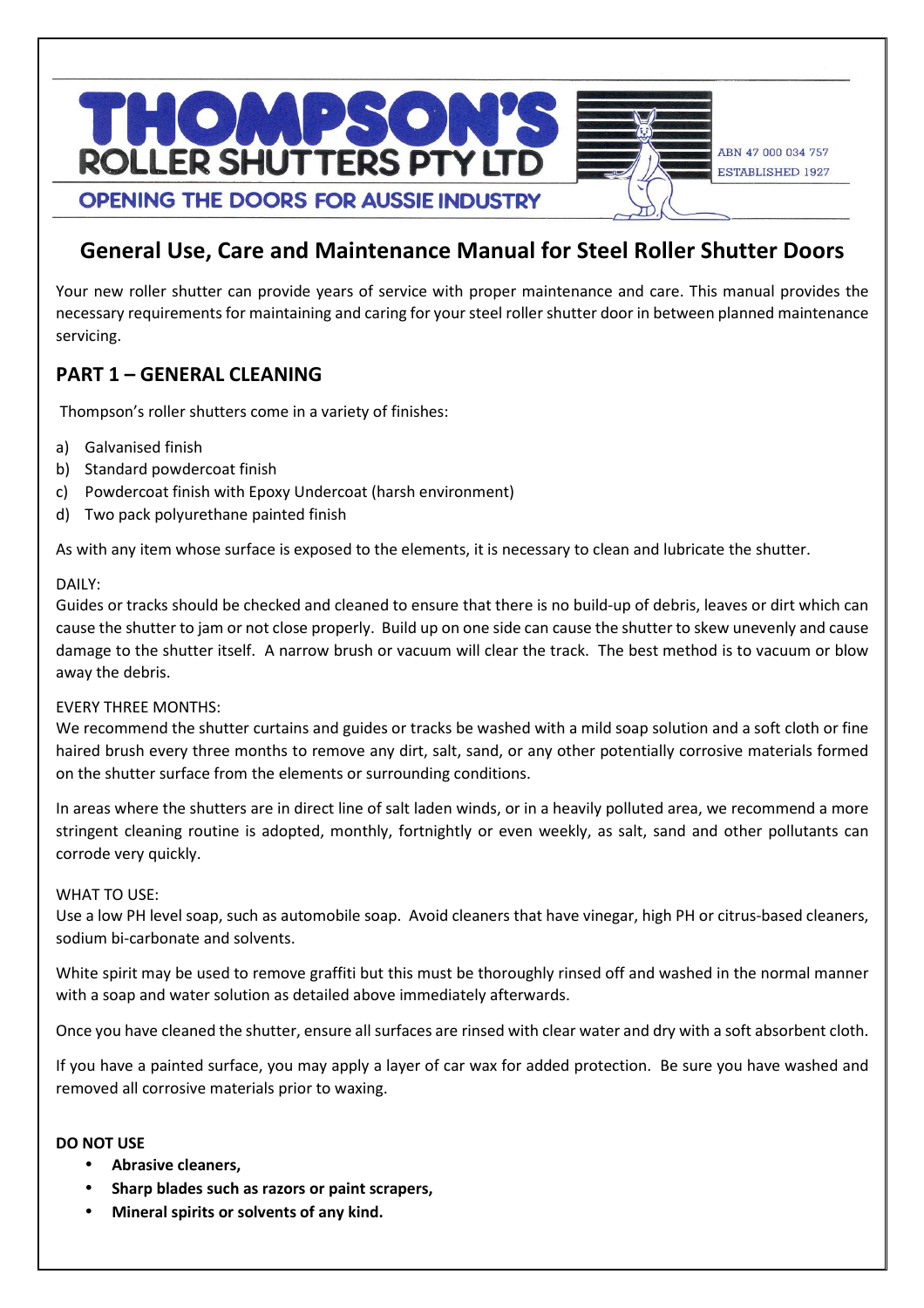Do not spray with high-pressure spray washers as these may damage the painted surface.

NEVER SPRAY WATER INTO THE MOTOR, OPERATING CONTROLS OR MECHANISMS.

# **PART 2 – MECHANICAL CARE AND MAINTENANCE**

Regular inspection of your roller shutter should be undertaken to ensure it is operating safely between planned professional maintenance.

- 1. Tracks should be cleaned and debris vacuumed or blown away regularly to ensure that the shutter does not jam up or come down unevenly on one side.
- 2. Check that roller shutter end clips are not loose or missing as these can cause the shutter to jam up.
- 3. Clean side guides and insert or lubricate with grease\* at least once a year, more often if squeaking. Note: This will depend on the number of cycles the door operates during any given day and the environment it is operating in, for example, a harsh coastal environment.

*\*Preferred lubricating choices:* 

*a. Lithium Grease* 

*b. Light oil (3 in 1)* 

*c. Petroleum grease (if applicable)* 

# **Warning: Avoid lubricating with silicone based sprays, as silicone will cause the plastic end clips to become brittle.**

4. Hardware can be wiped clean of salt and dirt deposits with a slightly damp cloth as salt and sand deposits may cause the hardware to corrode. **Avoid touching the moving mechanisms of the shutter such as the drive chain or sprocket as fingers or clothing can be caught if the door accidentally starts operation, causing serious injury.** 

# *SPECIAL NOTE REGARDING FIRE RATED ROLLER SHUTTERS: Avoid lubrication of guides as grease is flammable.*

# *SPECIAL NOTE REGARDING WIND CLIPPED ROLLER SHUTTERS: When operating door, electric controls should strictly remain on 'inch-down/ manual down' mode ONLY – failure to not do so will result in door locking during heavy winds.*

### **IMPORTANT:**

Roller shutters counter balanced springs are tensioned when they are installed and over time the tension can diminish and require adjustment.

**Only trained service people should attempt to adjust and tighten the tension or limit switches as the roller shutter curtain can spin out and hit the operator, or the sudden release of tension can cause the shutter to fall suddenly to the ground.** 

Due to the weight of the shutter and the settling in and stretching of the shutter curtain, the limit switches have to be periodically adjusted. This will be visually evident by a bunching effect towards the bottom of the door.

**Professionally trained service people can adjust the limits so that the door closes at floor level and eliminates the bunching effect.** 

**\*\*\*** 

A preventative maintenance agreement where a trained serviceman attends your door and checks the door, combined with regular maintenance by the owner, will ensure long and reliable usage of the roller shutter. Please contact your seller to arrange a preventative maintenance quotation.